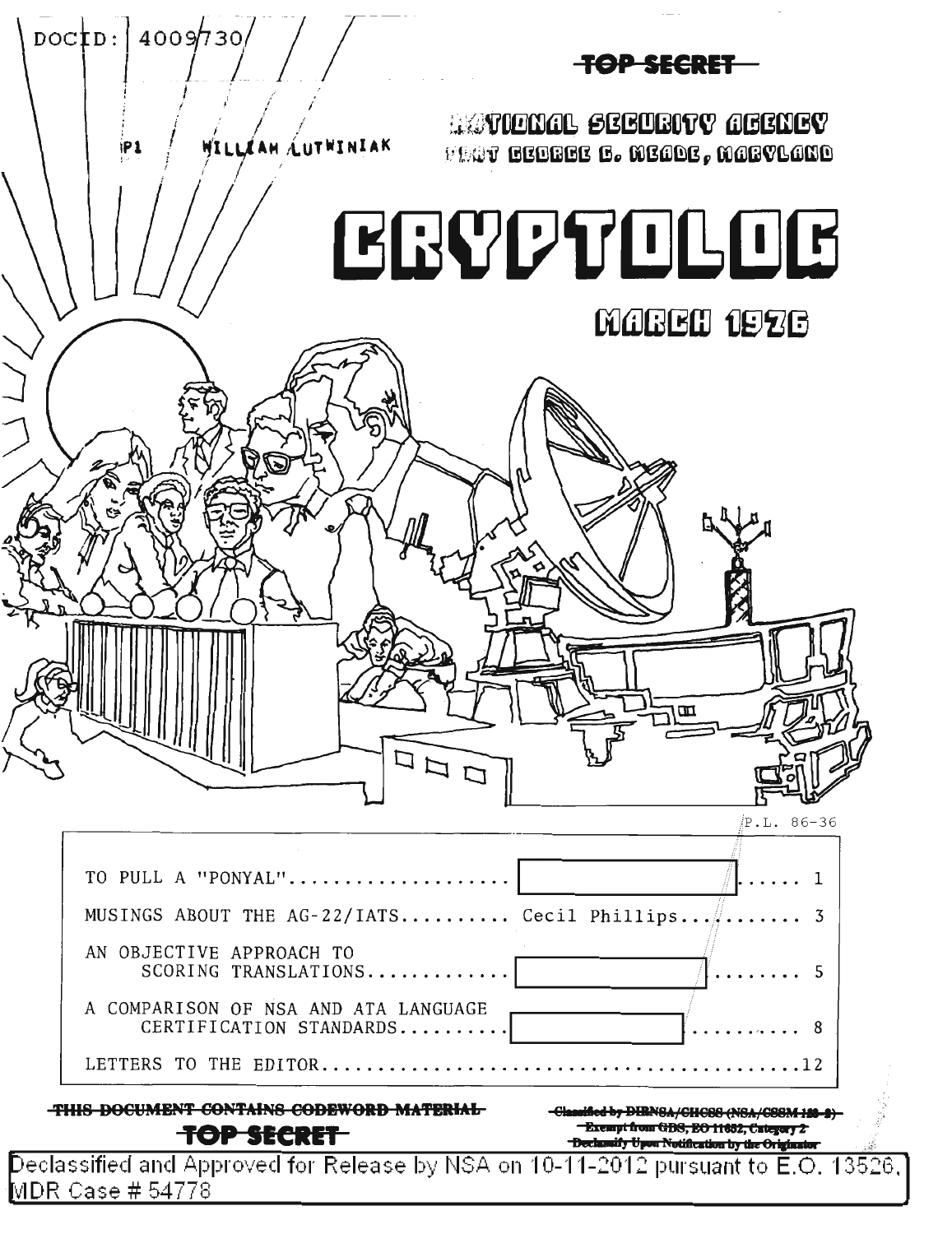# **TOP SBCRBT**

# **EGYPTELEE**

Published Monthly by PI, Techniques and Standards,

for the Personnel of Operations

| VOL. III, No. 3 | MARCH 1976        |
|-----------------|-------------------|
| PUBLISHER       | WILLIAM LUTWINIAK |

### BOARD OF EDITORS

| Editor in Chief Arthur J. Salemme (5642s)       |         |         |            |
|-------------------------------------------------|---------|---------|------------|
| $Cryptanalysis$                                 | (8025s) |         | P.L. 86-36 |
| Language Emery W. Tetrault (5236s)              |         |         |            |
| Machine Support                                 |         | (3321s) |            |
| Mathematics Reed Dawson (3957s)                 |         |         |            |
| Special Research Vera R. Filby (7119s)          |         |         |            |
| Traffic Analysis Frederic O. Mason, Jr. (4142s) |         |         |            |

For individual subscriptions send name and organizational designator to: CRYPTOLOG, PI

# **TOP SECRET**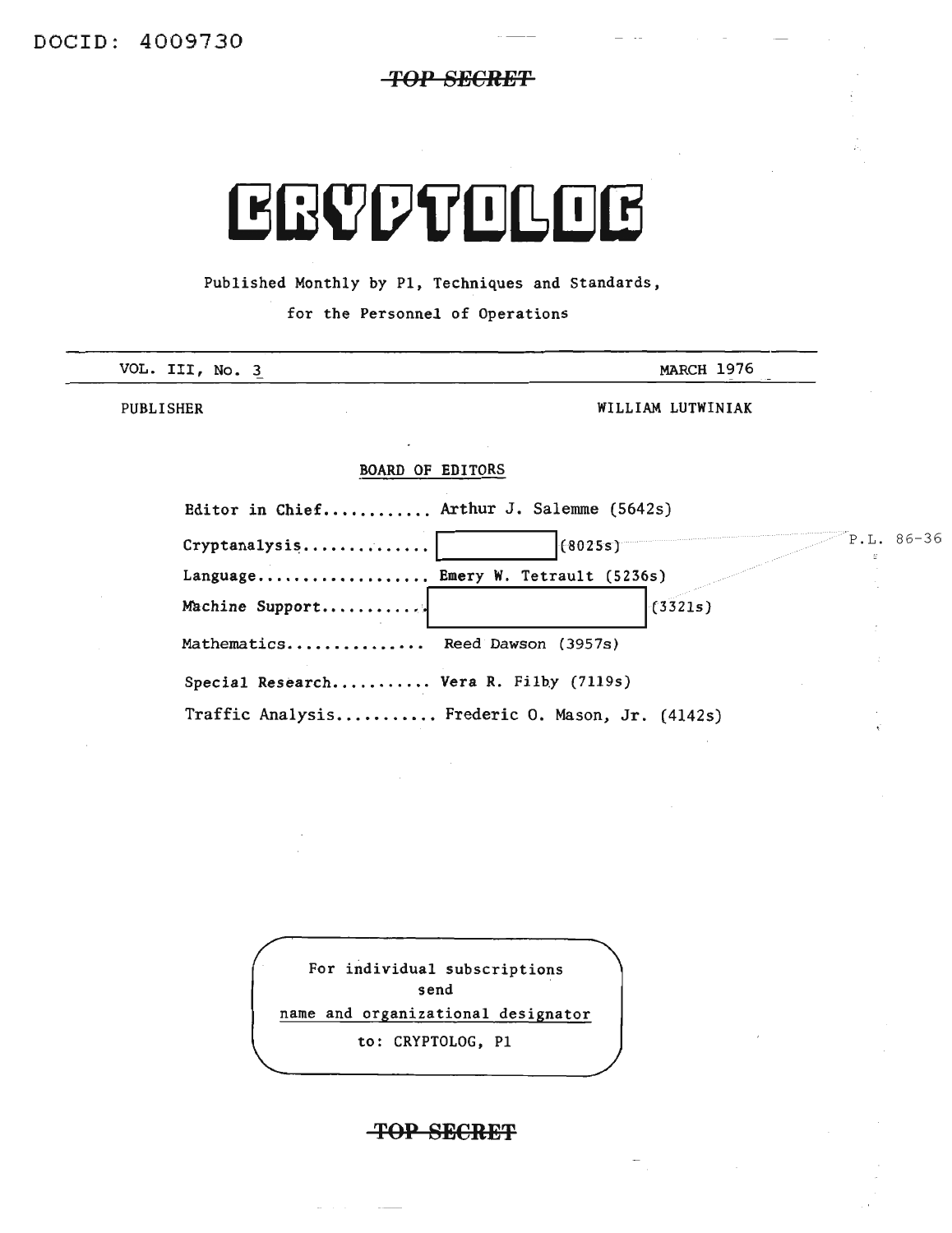**'fOP SE€RE'f UMBRA**

P.L. 86-36

**TO PULL A "PONYAL"**





March 76 \* CRYPTOLOG \* Page 1

**'fOP SECRgT YMBKA**

EO 1.4. (c) P.L. 86-36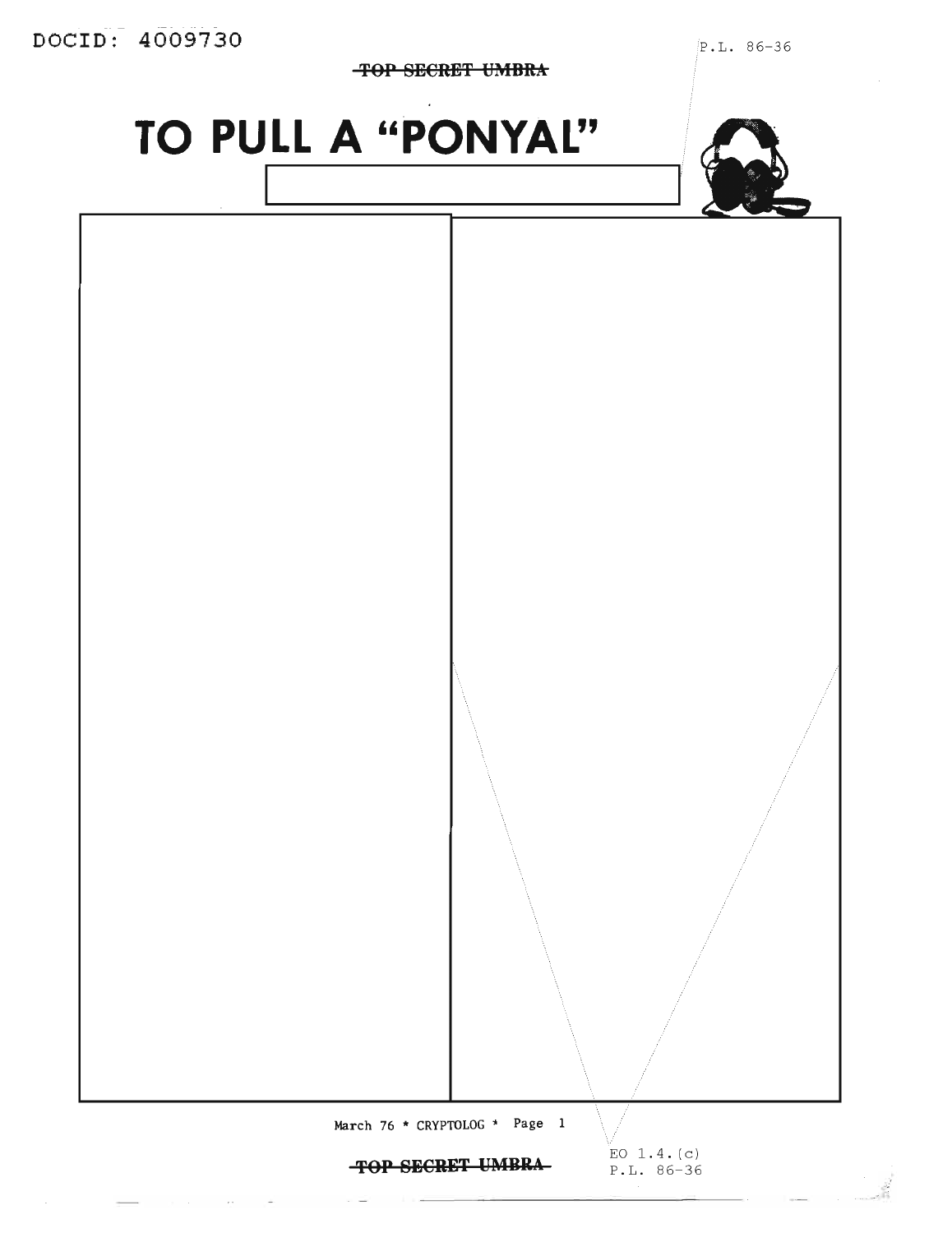**tfOP SB€RBtf UMBRA**



March 76 \* CRYPTOLOG \* Page 2

#### **TOP SECRET UMBRA**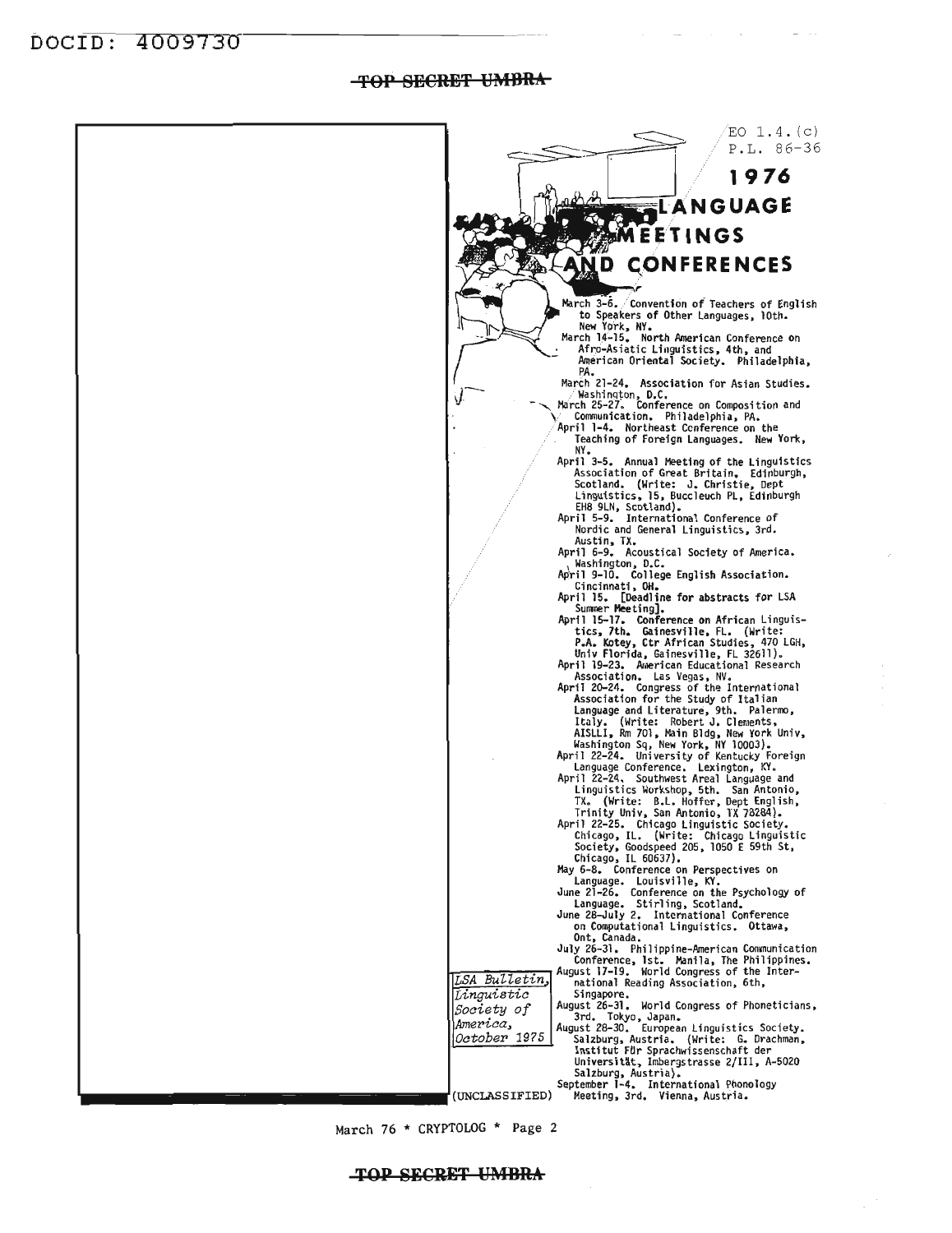<del>CONFIDENTIAL</del>

# IUSINGS ABOUT THE AC-22/IATS Cecil Phillips, C03



The following article is re-<br>printed from C-LINERS (C Group Machine Processing Information<br>Bulletin), Vol. 3, No. 7, Aug-<br>ust/September/October 1975.



.<br>Зг.

March 76 \* CRYPTOLOG \* Page 3

-CONFIDENTIAL

**HANDLE VIA COMINT CHANNELS ONLY**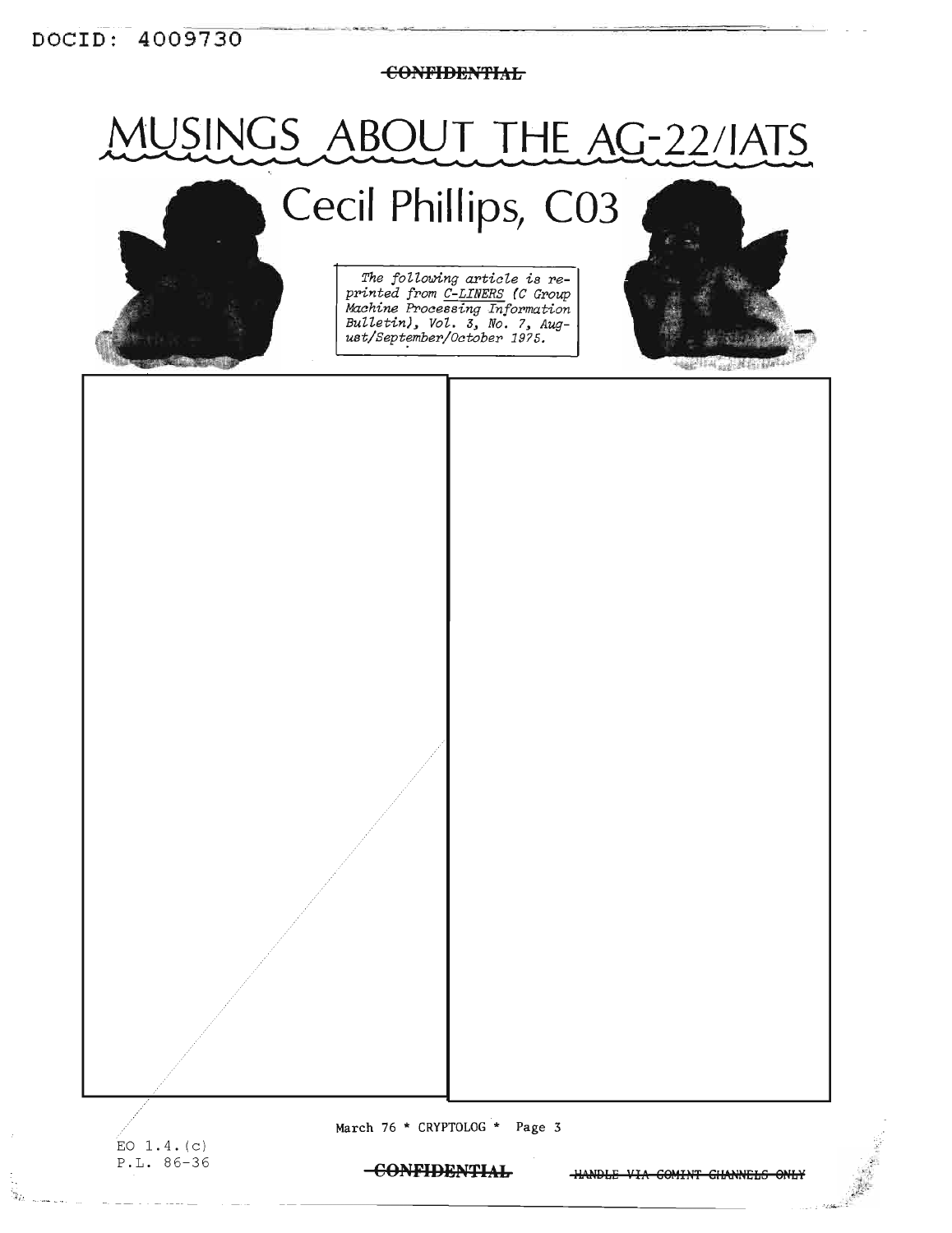

**CONFIDENTIAL** 

**HANDLE VIA COMINT CHANNELS ONLY**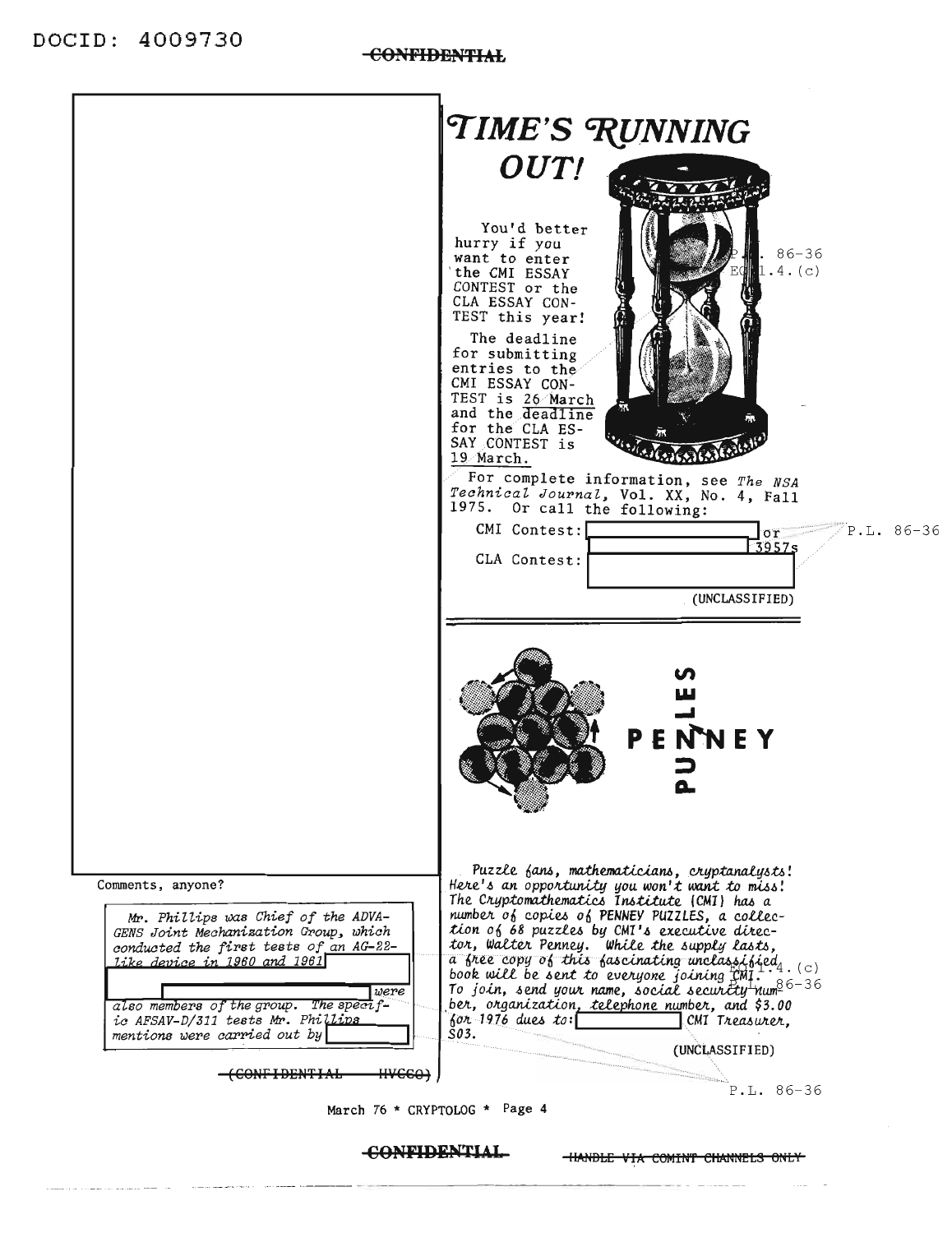# **An Objective Approach to SCORING TRANSLATIONS**

**1,--------O- IP16** P.L. 86-36

, .£

*Author's note: The philosophy underlying the translation grading system desaribed in this paper has been developed and applied by Emery Tetrault and myself, UJith many valuable suggestions from our aolleagues on Professional Qualifiaation Examination (PQE) Committees and from other Agenay Unguists.* My  $i$ use of the pronoun "we" reflects this collabo*ration. I personally take full responsibility, for presenting* our *findings here.*

Translation as an intellectual activity has been practiced since antiquity for practical as well as esthetic reasons, but even today we have reached no consensus on whether it is even possible to fully "bring over" from one language to another the contents of a fairly pedestrian piece of prose, let alone fiction or poetry. We debate the merits of machine translation as a precursor to a truly "scientific" discipline or argue whether a "free" translation of a Greek lyric poem does not better catch the flavor of the original than one which adheres rather closely to the syntax of the original and results in an awkward (i.e. "literal") rendering in the target language. In short, the domain of translation has not been really determined. Our own work never demands (fortunately) the highly creative product of the artist translating Homer, Dante, or Pushkin but it does require something more than <sup>a</sup> purely mechanical approach; good translators have a flair for couching in idiomatic English the thought content of the source-language passage. Poor translators, on the other hand, seem never to master this complex operation regardless of how well they may know the source language or how well they may write English when not translating.

If we had only the two kinds of translators to judge we could sort them into sheep and goats and have done with it. The fact is that most aspiring translators are neither brilliant nor hopeless, but fall somewhere in between, and when professional certification is at stake we need, in the interest of justice to the candidate as well as to the system, reasonably objective criteria for making a final decision on *pM....* or *6a.U..*

Lacking such criteria in our early attempts to evaluate translations, we ended too often with intuitive decisions not transferable to similar cases involving the same source Ian·· guage; nor was it even possible to compare in-

*Reprinted from QRL (Quarterly Review*)  $\vert$  tuitive judgments across language boundaries, *for Linguists)*, November 1973 **in** source language-to-English situations.

> Over the past 2 or 3 years my colleagues and I have developed a way to score translations which may obviate this problem to a large extent even though our results have admittedly been far from perfect (total "objectivity" in grading any kind of connected text is of course impossible). Our first large-scale use of the system, which I will describe later, was with the Russian PQE. We have subsequently tried it in a number of other PQEs involving several languages, mainly Indo-European, but also from other families. The results have been encouraging enough in both instances for us to recommend its use in the PQE Handbook.

#### *Subjeative Approaahes to Evaluating Translations*

One approach to scoring translations is in a sense historical in that the evaluator tries to guess the reason for the translator's mistake and in so doing draws unwarranted inferences. This attempt may be useful when the time comes to counsel the failing or borderline aspirant and the problems can be talked out. Unfortunately, though, the history of an error is irrelevant to the rendering of a particular text and whether the aspirant should have learned a particular grammar rule in a course is beside the point.

A second method in wide use is to decide arbitrarily that a certain kind of mistake (for example, failure to recognize proper nouns and inappropriate translation of them) is sufficient cause to fail a paper. This syndrome is evident among longtime subject-matter experts or specialists in some area of the world who see examinations solely in terms of their immediate interests.

One example of each approach should suffice. In the first case, a would-be translator missed a trickly negative conditional construction in the first sentence of a fairly long paragraph which contained other negative and conditional elements much less difficult. In the interest of coherent discourse the translator overrode the signals.which "he should have learned" and produced a sensible but wrong text. A second translator decided that the name of a group of islands, which historically means "fishing platform," should be so translated. Not only did he fail to recognize the proper noun, but he also saw the context of an entire paragraph in terms of the translation, and produced a peculiar text in English.

The evaluators of the first passage initially decided that the paper should fail because

March 76 \* CRYPTOLOG \* Page 5

#### UNCLASSIFIED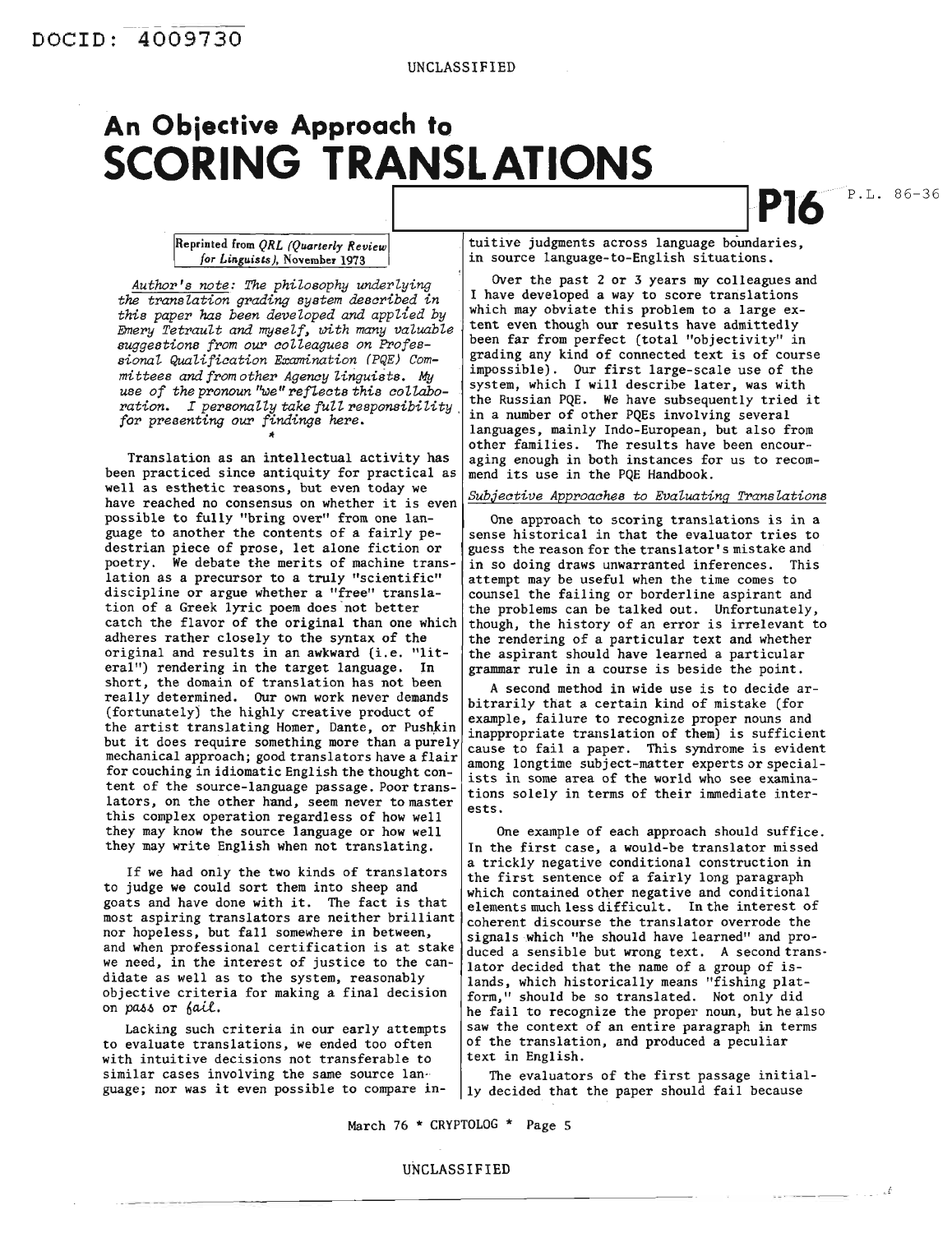the aspirant did not know enough of the grammar of his language, regardless of his performance in the rest of the examination. (Fortunately, we reconsidered the translation as a whole and gave the paper a marginal pass.) The second faux pas made in an early PQE apparently caused such anguish to the evaluators that they failed the paper mainly on this point.

I hasten to add that none of the above is meant in a caviling spirit. Translations, wherever and by whomever done, have ordinarily been assessed by these or other equally subjective methods. What we propose here is an attempt to bring a measure of uniformity to grading translations so that intuition and idiosyncrasy play <sup>a</sup> minor role and some kind of objective standard is established. The framework and detail of the proposed system is described below.

#### *Linguistias and Evaluation of Translation*

Before discussing precise error weighting I should say a few words about linguistics, dreary as the prospect may be, and follow with some comments on how committees apply linguistic principles in test evaluation.

The first point to be made is that the grading system to be described is based insofar as possible on a somewhat artificial distinction between syntax and semantics. I will therefore define these terms insofar as they apply to the present case .

- Syntax is the system of relating linguistic elements to one another in phrase, clause, or sentence, a process which is concerned with selecting appropriate grammatical forms (hereafter called "affixes"), positions for vocabulary items, or a combination of both, depending upon the particular language. Syntactic analysis leads from particular texts to general statements about the linguist elements of a language. The traditional parsed sentence is an inductive exercise proceeding from, for example, the sentence *"The quiak brown fox jwrrped over the lazy dog"* to a set of names or symbols: Definite article <sup>+</sup> adjective <sup>+</sup> adjective <sup>+</sup> noun <sup>+</sup> verb <sup>+</sup> past tense <sup>+</sup> preposition <sup>+</sup> definite article <sup>+</sup> adjective <sup>+</sup> noun. We cannot, however, recapture this gem by simply reversing the procedure, because, except for the definite article, a possibly infinite number of combinations could appear. Nonetheless, a command of the syntax of a foreign language, which will inevitably differ from that of English at many points, is the first element of the language the student necessarily learns.
- Semantics, on the other hand, is concerned with particular meanings of linguistic elements in context. To the extent that patterns of feeling and thinking between languages are similar, as to a large extent they will be in the Indo-European languages,

transfer of ideas and impressions will be on the whole fairly simple. (Some kinds of texts are dependent on an intimate knowledge of a vastly different culture subsystem, religious, political, and so on. These texts are never used for PQEs.) The student needs a vocabulary of a couple of thousand words, the main carriers of ideas, before he can work efficiently, regardless of how good his syntactic control may be.

Obviously, many members of PQE Committees have not had much formal linguistic training in syntactic and semantic analysis, excellent though they may be in the language they are con· cerned with. Just as obviously, there is no time for us to give extensive training in these subjects to people who are busy with other things. However, a certain minimum of linguistic thin~ ing is needed to make our system work and we have tried to impart this informally to committees before they select passages for translation and evaluate them. Once a committee has a general grasp of the system, the members should be better able to select passages containing interesting syntactic and semantic problems. After having produced translations of passages against which papers will be judged, the committee can then to some extent predict likely errors. When the papers are actually graded, each evaluator works independently to derive a score based on the weighting described below then compared his results with the others.

Some differences in weighting are bound to occur and may be irreconcilable, but generally the findings show a narrow spread of 5 to not more than 10 points. The care required in such careful grading insures that at the very least major errors are not overlooked, a result not always achieved by subjective grading.

Our weighting of linguistic elements is based on the assumption that aspirants should be expected to control their source-language syntax. A failure to understand relations within and among sentences, which are marked by position and/or affixes as noted above, can seriously distort the meaning of an entire paragraph; hence, we take either 8 or 4 points off per error, depending on its severity. If, for exam-<br>ple, a sentence should have been translated *"Dog bites man"* but comes out *"Man bites dO[h"* we would subtract 8 points because all the relationships are wrong. If a sentence which ought to have been translated *"We stopped near the train"* is rendered *"We stopped the train,"* we would take off 4 points since the subjectverb relationship is correct even though the rest of the sentence is wrong. As we have set 70 as a passing score, four 8-point errors will fail a PQE .

Certainly the examples above are oversimplifications of translation problems which can be knotty. Our experience has shown, however, that in <sup>9</sup> out of <sup>10</sup> cases committees can achieve con- sensus on the kind and degree of syntactic error

March 76 \* CRYPTOLOG \* Page 6

#### UNCLASSIFIED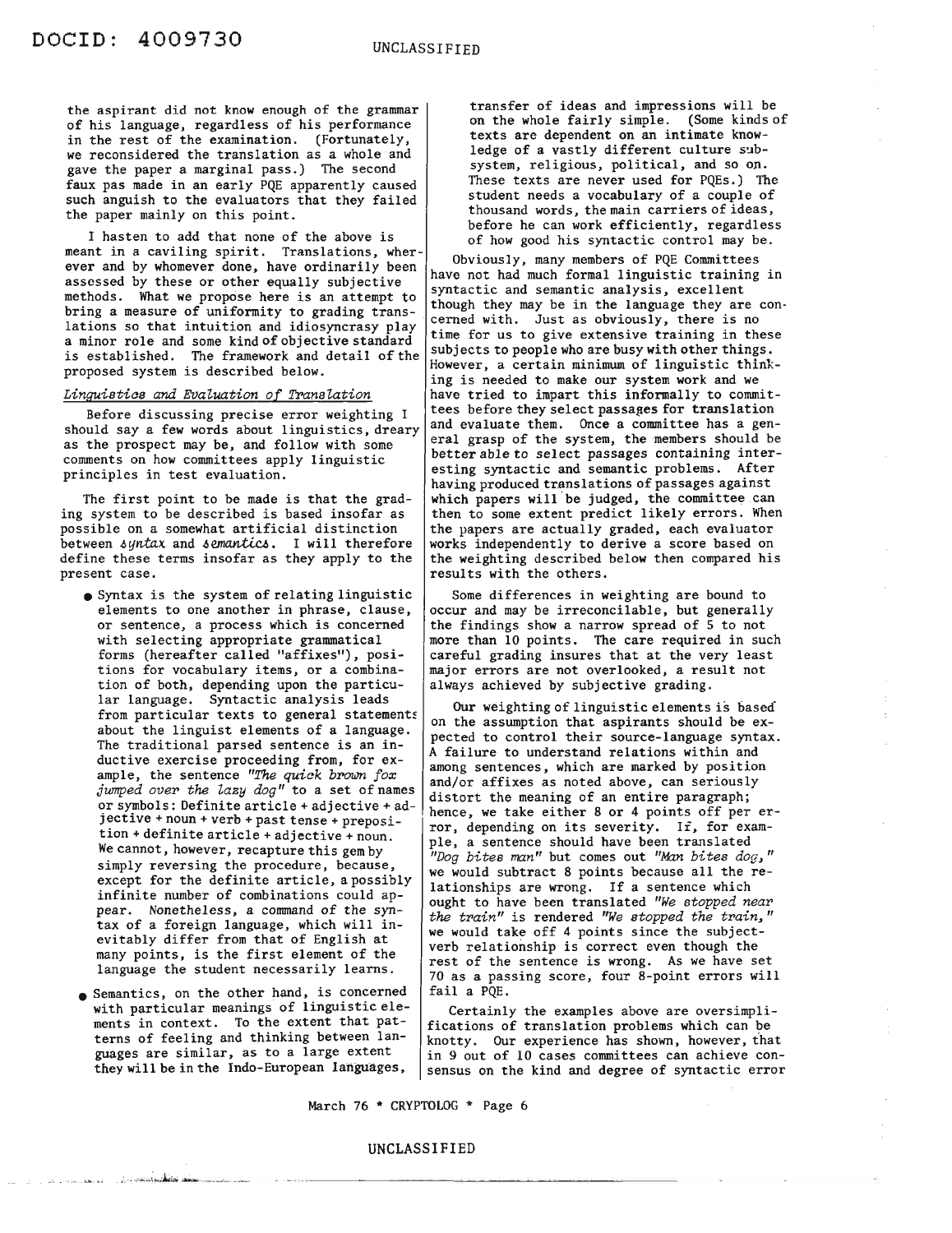not only for Russian examinees but also for as- | meaning or, at the very least, causing the pirants in Indo-European and Semitic languages | reader unnecessary strain. Violation of accepgenerally. Where we have had problems, it has  $\vert$  table English we call "poor cooccurrence." been in languages such as Chinese or Vietnamese  $\vert$  When the members of a committee are unaniwhere the intersection of "syntax" and "semantics"  $\vert$  mous in judging an English phrase to reflect has not begun to be explored, let alone taught  $|$  poor cooccurrence, one point is assessed. Here to unversity or DLI students. If aspirant trans- are examples of the kind of poor usage we have<br>lations from these languages go far afield and met: "an oblivious scholar to practical matters" lations from these languages go far afield and  $\vert$  met: "an oblivious scholar to practical matters" . reverse the meaning of the original, or, even  $\vert$  instead of "a scholar oblivious to. . ." (awkworse, do not even fall in the correct subject- ward splitting of adjective and accompanying matter area, the point system above is still ap-<br>preposition); "the car collided against the<br>plied: wrong is wrong. It would of course be... bus" instead of "... with the bus" (a seemplied: wrong is wrong. It would of course be  $\begin{array}{c|c}$  bus<sup>n</sup> instead of "... with the bus" (a seem-<br>possible to set as passing a score lower than 70 ingly unlikely mistake for a native speaker of for languages structurally removed from English, English to make, but this type is of high frebut a decision to do so would be made on grounds quency nonetheless); "Foreign Minister Rogers"

Semantic errors are "charged at a lower rate" lation of conventional usage). (2 points per error), not because we regard vo-<br>cabulary as unimportant -- far from it. As I cadilloes have been and are being committed un noted above, a knowledge of syntax alone won't  $\vert$  der the present system and are the object of do, for the idea structure mainly depends upon heated remonstrances from the failing aspirant. lexical units. However, our experience has shown | ("Why do they have to nitpick everything?") It that students of foreign languages pick up vo- has been our personal experience that commitcabulary unevenly, probably because no systematic  $\vert$  tees on the whole err on the side of generosity attempt to teach it has ever been devised and  $\vert$  in cases of one-point errors, and overlook alsuccessfully applied. Nor, for that matter, are together misspellings and wrong punctuation students properly instructed in the use of either where these do not cause major problems in unmonolingual or bilingual dictionaries. To the derstanding the English text. Even those evalextent that vocabulary instruction is given at  $\begin{array}{|l|l|}\n\hline\nat\times\end{array}$  uators who take violent exception to misspelling all, it is given on the job and takes the form  $\begin{array}{|l|l|}\n\hline\n\end{array}$  will not fail a paper for t all, it is given on the job and takes the form of *ad* hoc corrections and suggestions on how to \* use one or another dictionary to better effect.<br>To sum up, it has been our intention to es-This process may be tedious but, provided the  $\vert$  tablish a system of grading which will be as subject matter translated is not abstruse, is objective as possible. Using a base of 100 and

in the time of the event identified at a given<br>point in the text. A tense error is hence punctilinear and costs 2 points. accommodate to the existing situation and apply concern command of the source language; the the lighter penalty. Even so, we still encounter third bears upon English usage. Syntactic situations in which it is almost impossible to errors are of two orders of severity reflee decide whether an error is in fact best viewed  $\vert$  in the 8- and 4-point penalties, while semantic as semantic or syntactic. If a source-language  $|$  mistakes are charged 2 points and English mispronominal reference is translated by the wrong  $|$  use, or poor cooccurrence, costs one. pronoun, is this a simple error at a given point  $\left| \right|$  There are, to be sure, many doubting Thomas-(hereafter, "punctilinear error") or could it  $\begin{vmatrix} \text{inter} & \text{are} & \text{to} & \text{be} & \text{sure} \\ \text{es} & \text{who question the efficiency of the system.} \end{vmatrix}$ open the way for misunderstanding several sen-<br>tences (syntactic error)? Contextual judgment<br>meteor a character because they feel it is too complex to It is the only method for making such a decision.  $\begin{bmatrix} \text{max}} \text{matrix} & \text{min}} \text{matrix} & \text{min} \text{matrix} \\ \text{min} \text{matrix} & \text{min} \text{matrix} \end{bmatrix}$ markers, such as tense forms, can be mistrans- will do as well. While conceding the time re-<br>lated without in any way distanting the basic will do as well. While conceding the time related without in any way distorting the basic  $\begin{bmatrix} 1 & 0 & 0 & 0 \\ 0 & 0 & 0 & 0 \\ 0 & 0 & 0 & 0 \end{bmatrix}$  and the considerable, the final result, we lated without in any way distorting the basic<br>noun-verb relationships. Thus, "the dog bites" quired to be considerable, the final result, we<br>the man" and "the dog bit the man" have the same feel, more than justifies the e

As <sup>I</sup> have suggested, it is often difficult for PQE Committees to reach a consensus at every point of semantic and syntactic error in translation from the source language. The task of evaluating the translation from the point of view of English usage and violation of convention is even harder, but extremely awkward English does have an overall effect of blurring

other than linguistics. instead of "Secretary of State Rogers" (a vio-

cadilloes have been and are being committed un-

easy in comparison with mastering a new syntax.  $\begin{bmatrix} 6 & 3 & 1 \\ 1 & 70 & 15 \\ 1 & 10 & 3 \\ 1 & 10 & 10 \\ 1 & 10 & 10 \\ 1 & 10 & 10 \\ 1 & 10 & 10 \\ 1 & 10 & 10 \\ 1 & 10 & 10 \\ 1 & 10 & 10 \\ 1 & 10 & 10 \\ 1 & 10 & 10 \\ 1 & 10 & 10 \\ 1 & 10 & 10 \\ 1 & 10 & 10 \\ 1 &$ For these reasons it seemed best for us to  $\int$  of errors. The first 2, syntactic and semantic, errors are of two orders of severity reflected

> master or that the time spent in mastering it that the intuitive or "seat-of-the-pants" method

> > **R:-=;O=;;=**

*Editor's note: The system described in the reprinted article has been in use at the Agency since July* 1972. **I** *is currently writing a paper in which he will sumnarize the experience that the PQE Corrrnittees have had in using the* sys*tem and will suggest theoretical and*  $practical$  *improvements.* 

March 76 \* CRYPTOLOG \* Page 7

# UNCLASSIFIED -----------------------.

P.L. 86-36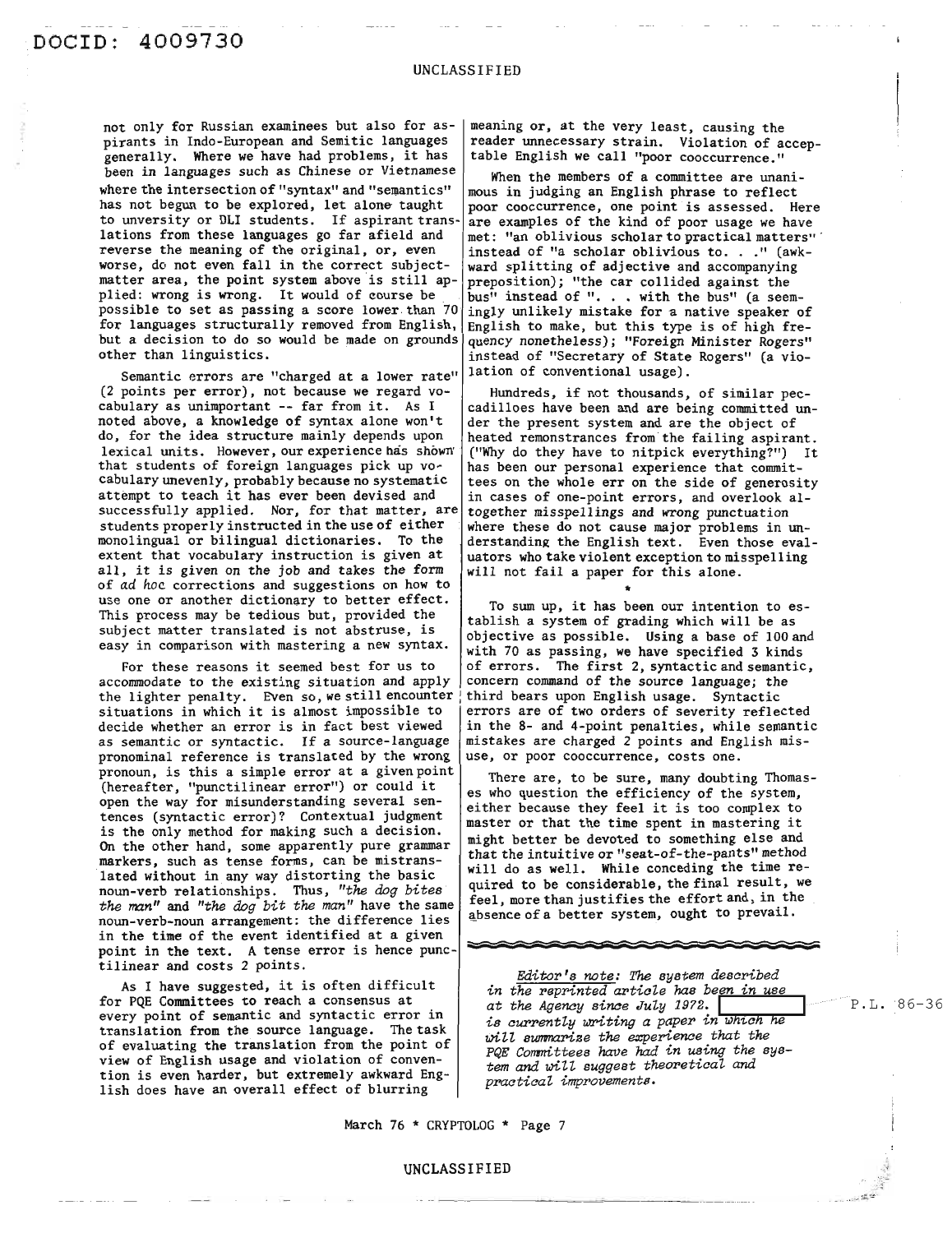#### FOR OFFICIAL USE ONLY



How does an NSA language professional stack up against language professionals elsewhere? That question cannot really be answered inasmuch as apples and pineapples are not directly comparable. An insight at the very lowest level' of professionalization can be gained, however, by comparing the criteria for NSA's open-source translation (Part IA of the Professional Qualification Examination) and those for accreditation by the American Translators Association (ATA).

## *NSA's test*

The NSA language test is of such length in the foreign language as to generate a total of 450 to <sup>600</sup> words of English translation. Time is not <sup>a</sup> factor, therefore examinees can take as long as 4 hours for this section of the PQE. Texts do not pose any problems of content substance; that is, they do not require an overly specialized knowledge of subject matter. They are usually articles by professional journalists on a topic of interest to the general public -- at the difficulty level of *Reader's Digest* or a weekly news periodical. Any lexical item in the text which is not in the standard bilingual dictionary is glossed in a footnote;

NSA graders use a *points-off* system in grading the test. They give more relative weight to errors involving the *ZogiaaZ relationships* among major sentence parts and to identifying specific items in the source text (that is, markers for number, case, gender, tense, aspect, mood, voice, etc.). Each sentence is graded by itself; no more than 8 points is taken off for anyone sentence. If the logical subject-verbobject/complement relationship in the translation is not substantially the same as that of the source-language sentence, no fewer than 4 and no more than 8 points are taken off. Experience in various test committees has shown that examinees who get the maximum of <sup>8</sup> points taken off on each of <sup>3</sup> sentences seldom pass the test.

For each translation error involving a *single word* (content words such as nouns, adjectives, verb stems; function words such as prepositions and conjunctions, and grammatical affixes) 2 points are deducted - up to a maximum of 8 points in anyone sentence. For errors involving poor selection of *dictionary meanings* of a lexical item or poor word *aoZZoaations* (words that just don't fit together right in English), only one point is deducted.

From the foregoing explanation, it can be seen that <sup>a</sup> sentence in the English translation might contain one major error involving logical relationships (say, 8 points), 3 single-word errors (6 points), and perhaps 2 collocation or word-choice errors (2 points), but the NSA grader would not deduct <sup>16</sup> points for that sen- tence -- instead he would deduct only the maxi mum of 8 points per sentence.

If the translation of Part IA of the Agency's PQE has fewer than <sup>30</sup> points deducted, it is considered to be a "pass." But a translation that just passes is far from good. It is not as simple as saying that a translation with 30 points deducted is "30% inaccurate." Instead, such a translation may be "all wrong," because it will almost certainly contain several errors of fact, anyone of which could be critical in <sup>a</sup> real-life translation situation. So, if such a poor examinee were to be certified as a linguist and were to produce, on an everyday basis, operational translations containing such critical errors of fact, one can only imagine the tremendous amount of work and responsibility that would be placed on the language checker who would have to correct the translations before issuing them. Or one could imagine the inherent dangers if such translations, in a stress situation, were issued to the customer without being corrected.

March 76 \* CRYPTOLOG \* Page 8

#### FOR OFFICIAL USE ONLY

 $P.L. 86-36$ 

 $\sigma$ 

.'.:.

 $\frac{1}{2}$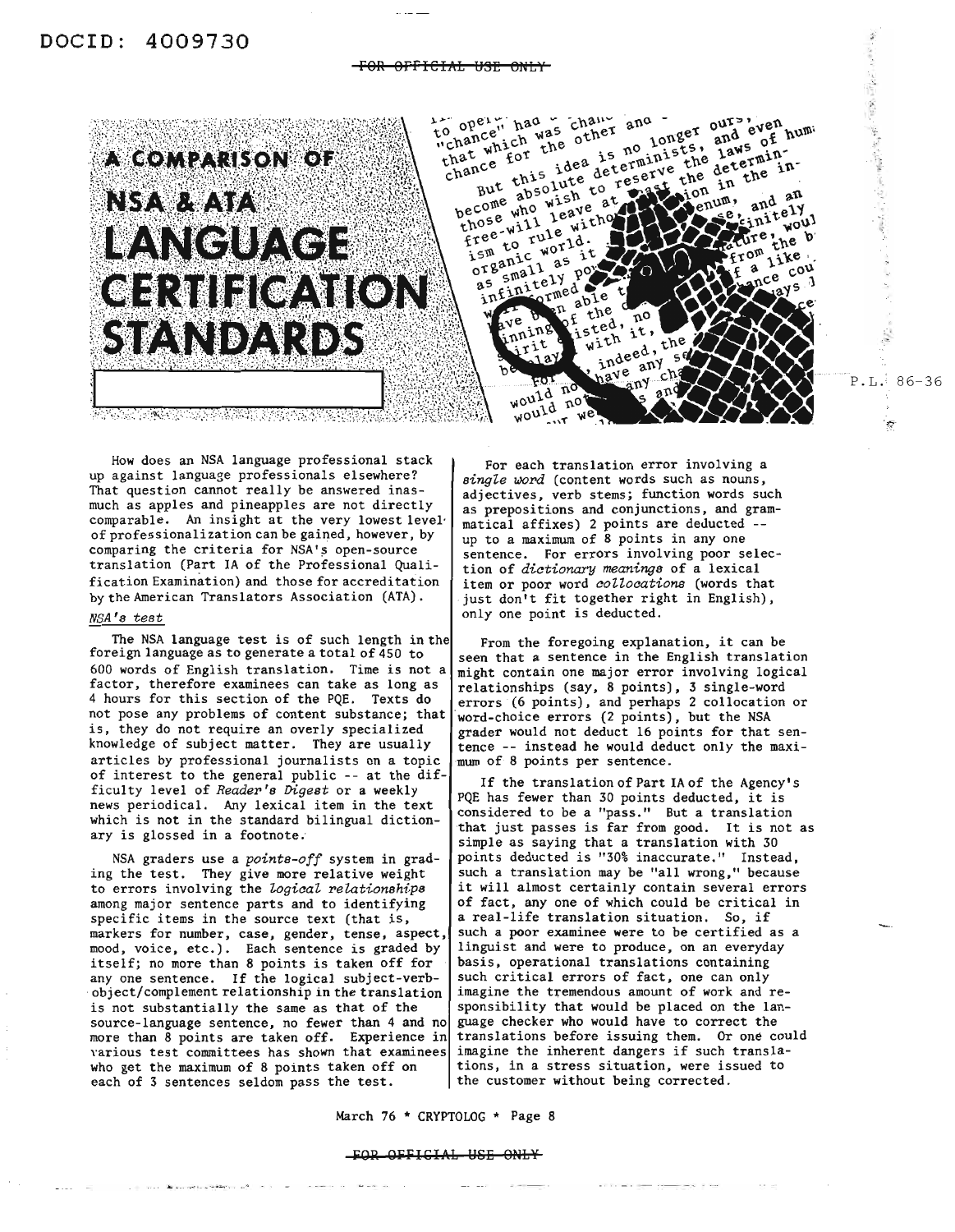If a particular grader deducts between 30 and 40 points, the translation must be debated in committee; if the majority of the committee members feel that enough of the *minor* errors would have been caught and corrected in the checking, proofreading, and analysis phases, a translation with as many as 40 points might actually be allowed to pass. PQE committee members sometimes lean over backwards in attempting to pass certain marginal papers. They claim that if only <sup>a</sup> few examinees pass, management tends to say that the test is too hard, never that the applicants are just not certifiable as professional linguists.

One thing must be borne in mind, however. A person who passes the PQE, even with distinction, is only *certified* as <sup>a</sup> linguist; it still might take him many years of on-the-job experience to become a senior linguist (something that a person becomes without having a piece of paper to prove it). Dr. Jaffe used to compare this situation with that of a medical student being awarded a diploma from medical school and the right to apply for a license to practice medicine; he would still need years of experience to become an expert in his field. If, then, a person who passes a PQE without debate has demonstrated the *potential* to become a senior linguist, the person who is allowed, after debate, to squeak through a PQE has demonstrated, if anything, the ability to function at only the very lowest level of linguistic competency.

### *ATA test*

The American Translators Association is a different animal. Its members include both literary translators and technical translators. Literary translation is a creative art, and is not tested. But since all translators make most of their money from translating technical, scientific, and legal material, technical translation is used for ATA accreditation. The length of the ATA test is' approximately 750 words. Time is a factor; precisely 3 hours is allotted for the test. As with the NSA text, the texts do not pose any problems of content substance: lexical items not in the standard bilingual dictionary are glossed in footnotes. Selections tend to reflect the subject matter of professional translators (international meetings, symposia, national projects, medical research, technology, science, etc.), but in a popularized version at the newspaper or *Reader's Digest* difficulty level.

Backgrounds and specializations of the ATA members vary greatly. The examinees are accordingly offered five selections in five somewhat different subject fields, from which they choose three to translate. The topics in the test that I recently took were the *Apollo-Soyuz* flight, the Helsinki Conference, blood immunology, a legal case involving patents, and the prospective Canadian Health Service System.

These selections do not reflect the difficulty level of the foreign-language texts that usually confront professional translators. But the grading criteria do reflect the requirements of the customers who let contracts for translators. The ATA examinees are told to be pre*cise* and *fairly literal,* and to be extremely carefuly in paraphrasing so as not to lose one iota of the sense of the clause or sentence. They are warned that omissions of words (except for such low-information words as *schon, doch,* una zwar, *en effet, znachit)* can be extremely costly and can even result in failing a selection. A candidate must pass two out of the three passages selected. Only *one* serious error in a passage is permitted; two serious errors constitute a fail for that selection (of course, a large number of nonserious errors could also constitute a fail).

Following is a passage from a statistical text, *Calcul des probabilités*, that was used in the French test administered at the ATA workshop in California in the summer of 1975. The passage is followed, in turn, by three of the translations done by examinees (for the convenience of the grading committee, the translations are typed prior to grading). The underlined words and the notations in the left-hand margin were made by one of the ATA graders (a capital *E* is the symbol for a major error; a lower-case  $e$  is the symbol for a minor error; *'mistr.* stands for mistranslation.)

#### *Cemparison of ATA and NSA grading* systems

To compare the ATA and NSA grading systems, the typed translations, including the ATA grader's underlines and notations, were shown to an NSA linguist with experience in grading French PQEs. He made his own underlines (======), most of which coincided with errors noted by the ATA grader, and indicated in the right-hand margin the number of points that would be deducted in accordance with the Agency's PQE criteria. For example, in translation #1 the ATA grader considered the error "for both" (mistranslation of *pour les dieux,* "for the gods," misread as *pour les deux)* to be a major error, whereas the NSA grader deducted 2 points for it.

Since the Agency's PQEs are usually twice as long as the ATA French selection, let us assume that the translators would have had an equal error rate for an additional 300 words. In that event, the results would have been as follows:

| Trans-<br>lator |               | NSA grade    |                             |             |
|-----------------|---------------|--------------|-----------------------------|-------------|
|                 | A TA<br>grade | Raw<br>score | Extrapolated Pass/<br>score | fail        |
|                 | Fail          | 84           | 68                          | Marginal    |
| 2               | Fail          | 72           | 44                          | <b>Fail</b> |
| 3               | Pass          | 100          | 100                         | Pass        |

March 76 \* CRYPTOLOG \* Page 9

#### F8R OFFICIAh MSE ONhY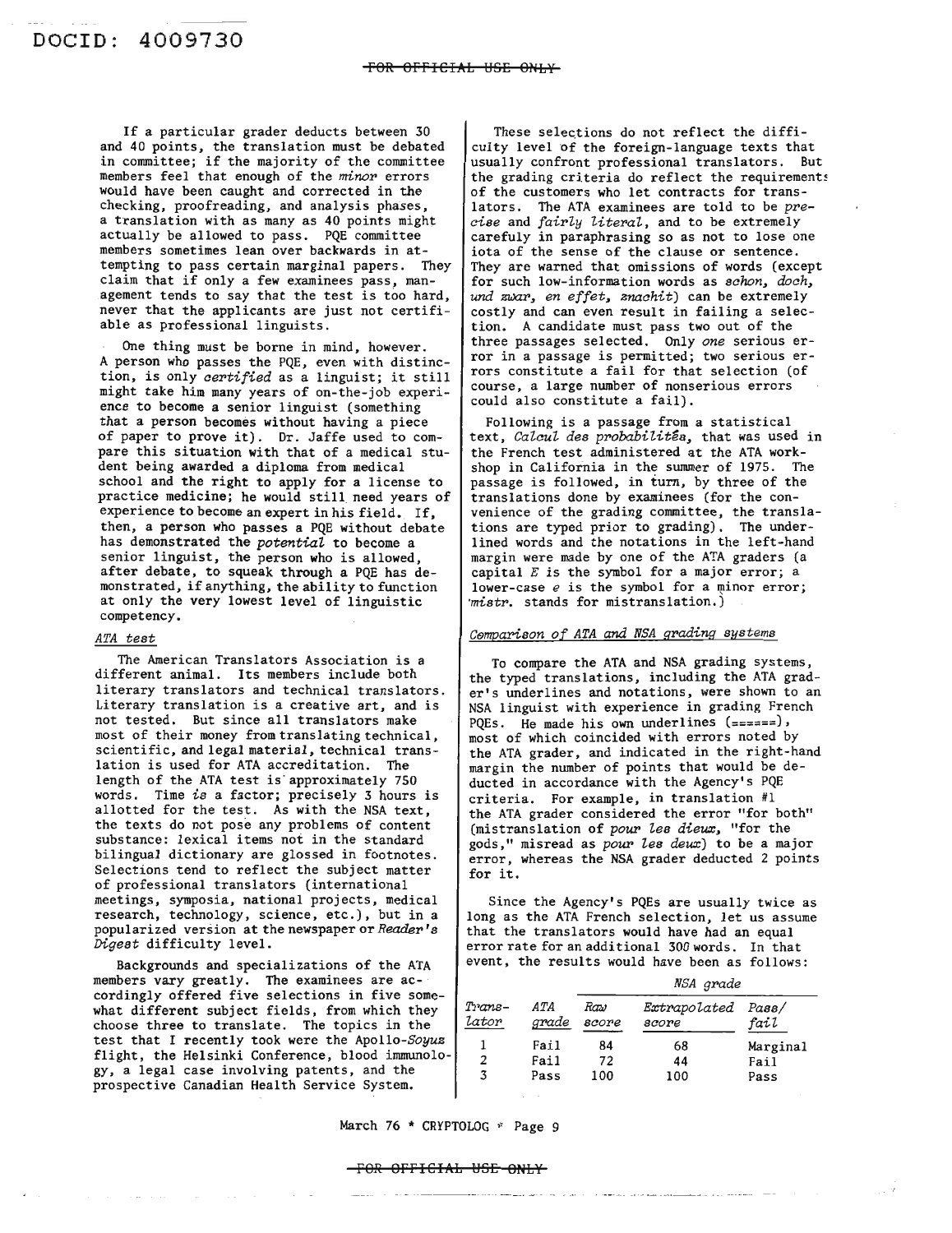French, passage A -- from a statistical text, *Calcul des probabilites*

#### Translator #1

#### I. LE HA5ARD

"Comment oser parler des lois du hasard? Le hasard n'est-il pas l'antithèse de toute loi?" Ainsi s'exprime Bertrand, au début de son *Calcul des probabilites.* La probabi., lité est opposée à la certitude; c'est donc ce qu'on ignore et, par conséquent semblet-il, ce qu'on ne saurait calculer. II y a 1à une contradiction au moins apparente et sur laquelle on a déjà beaucoup écrit.

Et d'abord qu'est-ce que Ie hasard? Les anciens distinguaient les phénomènes qui semblaient obéir à des lois harmonieuses, etablies une fois pour toutes, et ceux qu' ils attribuaient au hasard; c'étaient ceux qu'on ne pouvait prévoir parce qu'ils étaient rebelles à toute loi. Dans chaque domaine les lois précises ne décidaient pas de tout, elles tragaient seulement les limites entre lesquelles il était permis au hasard de se mouvoir. Dans cette conception, Ie mot hasard avait un sens précis, objectif: ce qui était hasard pour l'un, était aussi hasard pour l'autre et même pour les dieux.

Mais cette conception n'est plus la nôtre; nous sommes devenus des déterministes absolus, et ceux mêmes qui veulent réserver les droits du libre arbitre humain laissent du moins le déterminisme régner sans partage dans le monde inorganique. Tout phénomène, si minime qu'il soit, <sup>a</sup> une cause, et un esprit infiniment puissant, infiniment bien informe des lois de la nature, aurait pu Ie prévoir dès le commencement des siècles. Si un pareil esprit existait, on ne pourrait jouer avec lui à aucun jeu de hasard, on perdrait toujours.

Pour lui, en effet, Ie mot de hasard n'aurait pas de sens, ou plutôt il n'y aurait pas de hasard. C'est a cause de notre faiblesse et de notre ignorance qu'il y en aurait un pour nous. Et, même sans sortir de notre faible humanité, ce qui est hasard pour l'ignorant, n'est plus hasard pour Ie savant. Le hasard n'est que Ie mesure de notre ignorance. Les phénomènes fortuits sont, par définition, ceux dont nous ignorons les lois.

I. CHANCE "How dare we speak of the laws of chance? Is not chance the antithesis of every law?" Thus Bertrand expresses himself, at the beginning of his "Calculation of Probabilities." Probability is op  $f_{\text{15}}$ , posed to certainty; thus it is what is un $t_{\text{cm}}^{15}$  (i) known,  $\triangle$  what we would not know how to  $\triangle^{\text{th}}$  $e^{m\int s\Gamma}$  calculate. There is at least an apparent contradiction here, one on which a great deal has already been written. First off, what is chance? The ancients *e* distinguished between  $\frac{1}{2}$ e phenomena  $\frac{1}{2}$ which seemed to obey harmonious laws, established once for all, and those which they attributed to chance; they were the ones' that couldn't be anticipated because E they were unamenable to all law. In each  $\frac{1}{2}$ domain, no precise laws were determined;  $\left(\frac{1}{2}\right)$ they traced only the boundaries among e<sub>ryl</sub>e which chance was allowed to operate. In this concept, the word "chance" had a precise, objective meaning: what was chance for one was also chance for the other, and E wish? even for both.<br>
wish? even for both.<br>
e<sub>rec</sub> However, this is not our way of looking e<br>mistr. at it $\bigwedge_{i=1}^{\infty}$  we have become absolute determin- $\frac{c}{m}$ ; ists, and even the same ones who want to  $\kappa$ save a place for free will in manking nevertheless, let determinism hold un trammeled sway in the inorganic world. Every phenomenon, no matter how minute it may be, has a cause, and an infinitely powerful mind, infinitely well informed of the laws of nature, would have been able to foretell it since the'beginning of time. If such a mind existed, one would not be able to play f~.,.~:r, any games of chance with iit,'\ -- one would always lose. bI For that mind, in fact, the word "chance" would have no meaning, or rather there would be no chance. It is because of our weakness and our ignorance that there would be chance  $m^{15}$ <sup>IT</sup> with us. Also, even without going outside.  $\overline{\text{off}}$  our  $\overline{\text{depth}}$  and  $\overline{\text{then}}$  and  $\overline{\text{then}}$  and  $\overline{\text{then}}$ the ignorant is no longer chance to the wise man. Chance is only the measure of our ig-(i) norance.  $\frac{m}{2}$  chance phenomena, by defie nition, are those whose laws we do not know.

#### March 76 \* CRYPTOLOG \* Page 10

#### POR OFFICIAL USE ONLY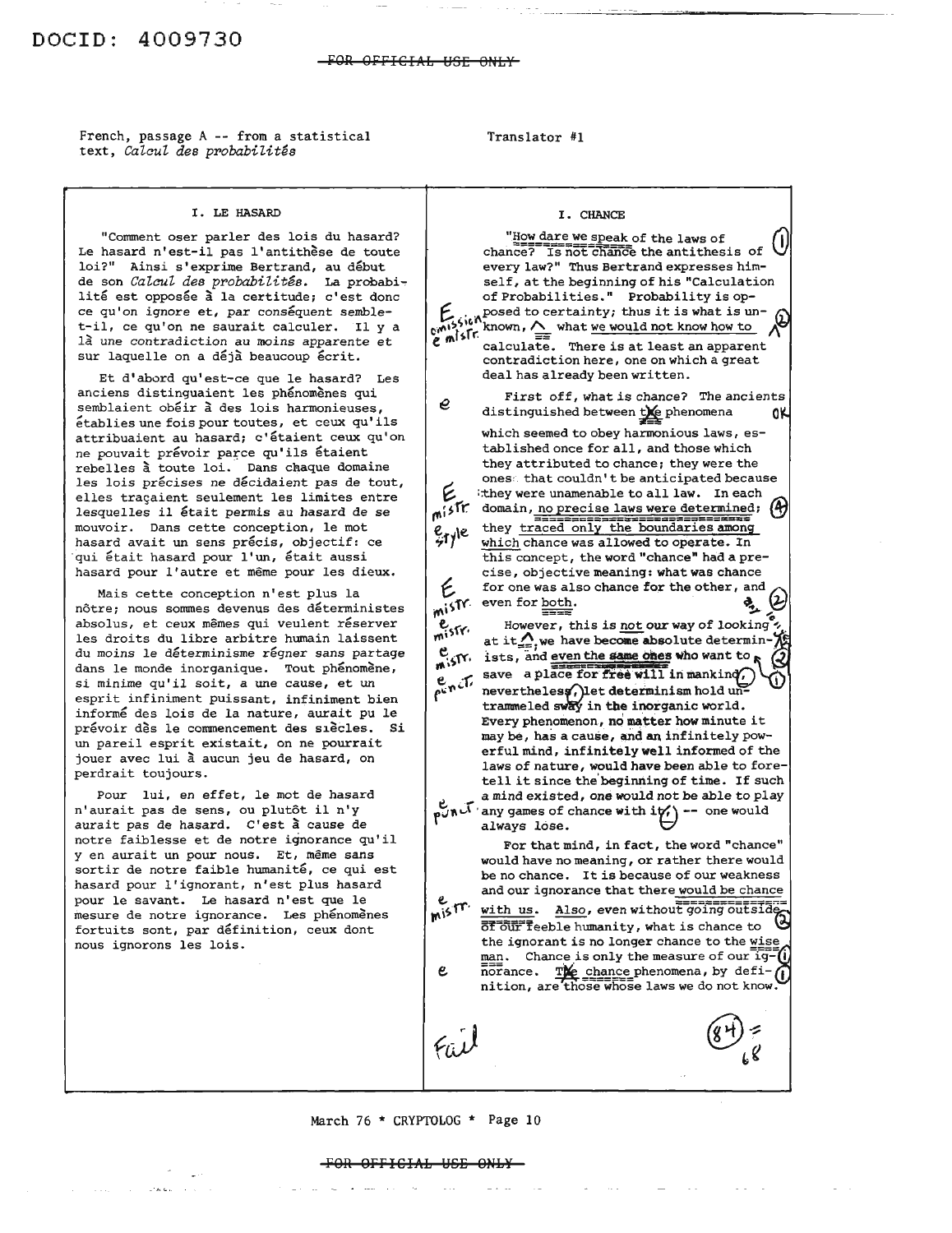#### Translator #2

#### Translator #3

#### I. CHANCE

e e. "How does one dare to speak of the laws of chance? Isn't chance the antithesis of all law?" Bertrand thus expresses himself, at the beginning of his "Calculation of Probabilities." *Probability* is opposed to certainty; it is thus what one does not know and, consequently, it seems,  $m^{51}$  what one does not know how to calculate.  $\textcircled{1}$  $\frac{a}{\sin \theta}$ , There is  $\frac{1}{\sin \theta}$  at least an apparent con $\frac{a}{\cos \theta}$  $\text{tradiction, }$  one on which much has already been written.  $\sqrt{f}$ ,  $\frac{\Delta M}{2}$ , first, what is chance? The an-  $\bigcup$  $\frac{1}{2}$  $\frac{1}{2}$  in  $\frac{1}{2}$  ients singled out phemomena that seemed) to obey harmonious, firmly established laws and those they attributed to chance;  $\frac{v}{\sqrt{n}}$ . there were those that one couldn't forsee. because they were rebellious to all law. In each domain, precise laws did not decide everything, they only traced the limits between which chance was permitted to operate. In this conception, the word "chance" had a precise, objective meaning: that which was chance for one, was also chance for the other and even for the gods. But this idea is no longer ours; we have become absolute determinists, and even those who wish to reserve the laws of human free-will<sup>I</sup>leave at least the determin- (i) ism to rule without division in the in- $\Omega$  $e_{\text{ii}}$   $v_{\text{0}}$  . The Every . It is the  $e_{\text{iii}}$   $\epsilon_{\text{iv}}$ flit/organic world. All phenomenum, future ...<br>P<sup>ot</sup> as small as it is, has a cause, and an as small as it is, has a cause, and an infinitely powerful spirit, infinitely  $Q$  $m_i$ ;  $T^r$  well formed to the laws of nature, would  $Q$  $\ell$  ii. have  $\frac{1}{5660}$  and the forsee it from the be $r^1$ e<sub>r</sub>, ginning of the centuries. If a like<br> $m_2^{10}$ .  $m_3^{10}$  $\frac{\text{split}}{\text{split}}$  existed, no game of chance could  $\omega$  $\mathbf{H}^{\text{sym}}$  be played with it, one would always lose. For it, indeed, the word of chance  $e_i$ ,  $f'$  would not have any sense, or soon there  $\widehat{O}(\widehat{Q})$ <br> $\widehat{F}$   $\stackrel{\text{asym}}{\sim}$   $\widehat{F}$  would not be any chance. It is because of our weakness and **M** our *ignorance* that<br>there <u>would be</u> one for us. And, even  $\frac{1}{\sqrt{2}}$  is it. there would be one for us. And, even without leaving our weak humanity,  $\widehat{I}$ that which is chance for the ignorant, is no longer chance for the well-informed. Chance is only the measure of our *igno*rance. Fortuitous phenomena are, by  $\text{MST}$ . definition, those of which we do not know the laws.<br>Fail

#### I. CHANCE

"How can we dare to speak of the laws of chance? Is not chance the antithesis of all law?" Thus speaks Bertrand, at the beginning of his "Calculation of Probabilities." Probability is opposed to certitude; thus it is what we do not know and so, apparently, what we cannot calculate. There is here an at least apparent contradiction about which much has already been written.

First of all, what is chance? The ancients distinguished between phenomena which seemed to obey harmonious, definitely established laws and those which they attributed to chance. The latter were phenomena that could not be foreseen because they were contrary to all law. In each field the precise laws were not all-determining; they merely defined the limits within which chance was permitted to operate. In this conception, the word "chance" had a precise, objective meaning: what was chance for one man was chance for another, and even for the gods.

But this conception is no longer ours; we have become absolute determinists, and even those who wish to reserve the rights of human free will at least permit determinism to reign unchallenged in the inorganic world. Every phenomenon, however small, has a cause, and an infinitely powerful mind, infinitely well informed of the laws of nature, could have foreseen it from the beginning of time. If such a mind existed, we could 'not play any game of chance with it; we should always lose.

For this mind, in fact, the word "chance" would have no meaning, or rather there would be no chance. It is because of our weakness and our ignorance that one may exist for us. Even without departing from our weak humanity, what is chance for the ignorant man is no longer chance for the scientist. Chance is merely the measure of our ignorance. Fortuitous phenomena are, by definition, those whose laws we do not know.

FOR OFFICIAL USE ONLY

March 76 \* CRYPTOLOG \* Page 11

Pass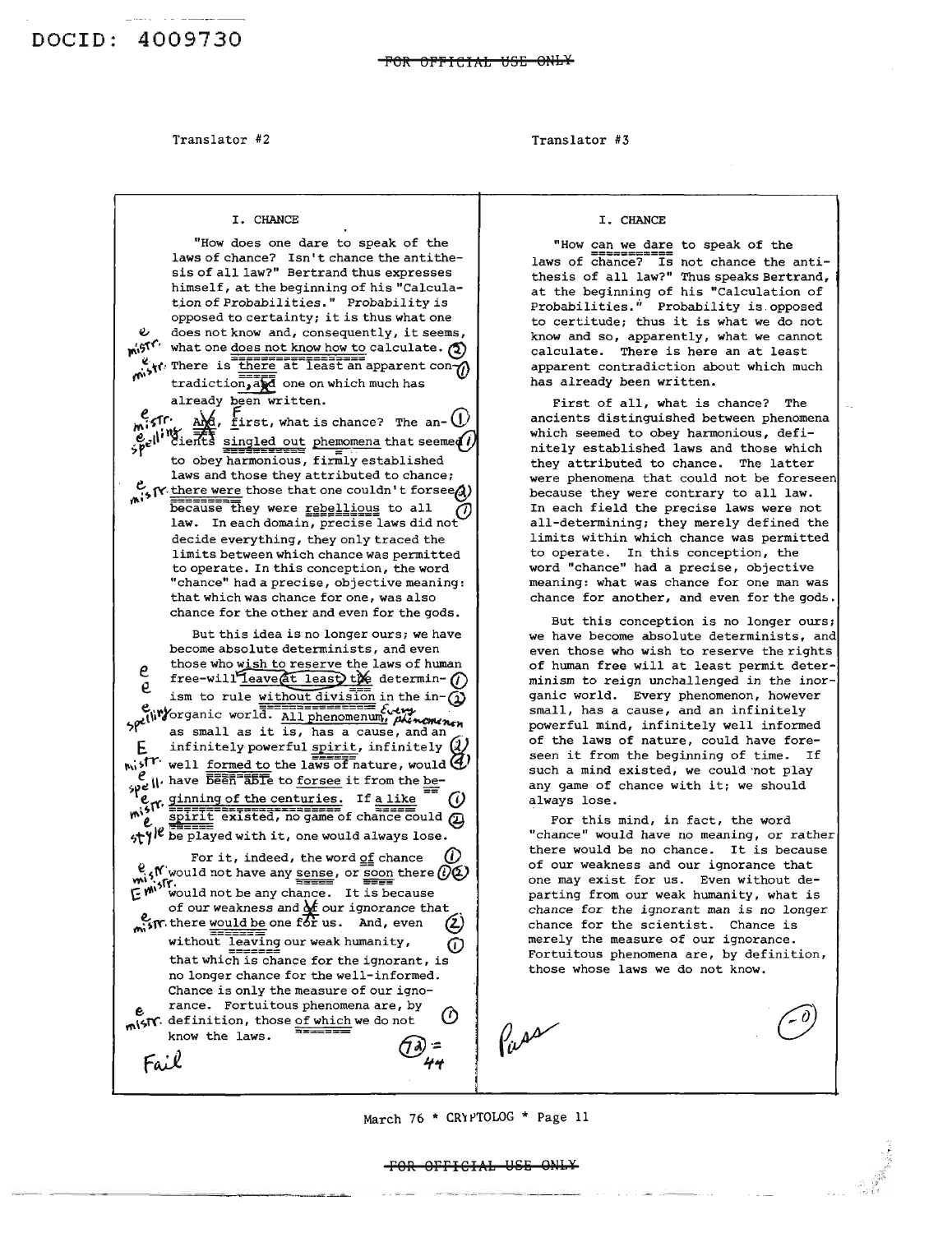

One final remark about NSA PQEs and ATA's accreditation examinations: they are both designed to set the lowest threshold level of professionalization, no more! At NSA the emphasis is placed on accuracy of content. In the ATA, accent is placed on precise, literal accuracy and on speed. <sup>A</sup> person who can com- plete the exam in exactly <sup>3</sup> hours will be able to make a bare living just above the poverty level in translating material of that difficulty, using conventional paper-and-pencil techniques and typing up the finished copy himself. Translators therefore specialize in specific technical fields where they can get at least double or triple the basic translation pay rate. Then too, professional translators often dictate their translations into recording equipment and pay a typist to transcribe the translation into finished copy; despite this additional expense, this method is beneficial to the translator since it enables him to at least double his translation output. Consequently, a free-lance professional translator, after gaining experience and one or more specialties, should be able to earn at least \$36,000 a year. Even a part-time free-lance (moonlighter) translator can earn as much as \$5000 a year. These figures indicate that ATA accreditation is worth quite a bit in dollars and cents. They also indicate that, according to ATA standards, the majority of certified NSA linguists are overpaid, while the few truly professional certified linguists at NSA are underpaid. **--------------**

(FOR OFFICIAL USE ON



*Readers* ~ho *woul.d l.ike a copy of* Mr. O'Neill's puzzle may get one by *calling the Editor on 56428;* (UNCLASSIFIED)

March 76 \* CRYPTOLOG \* Page 12

#### FOR OFFICIAL USE ONLY

P.L. 86-36